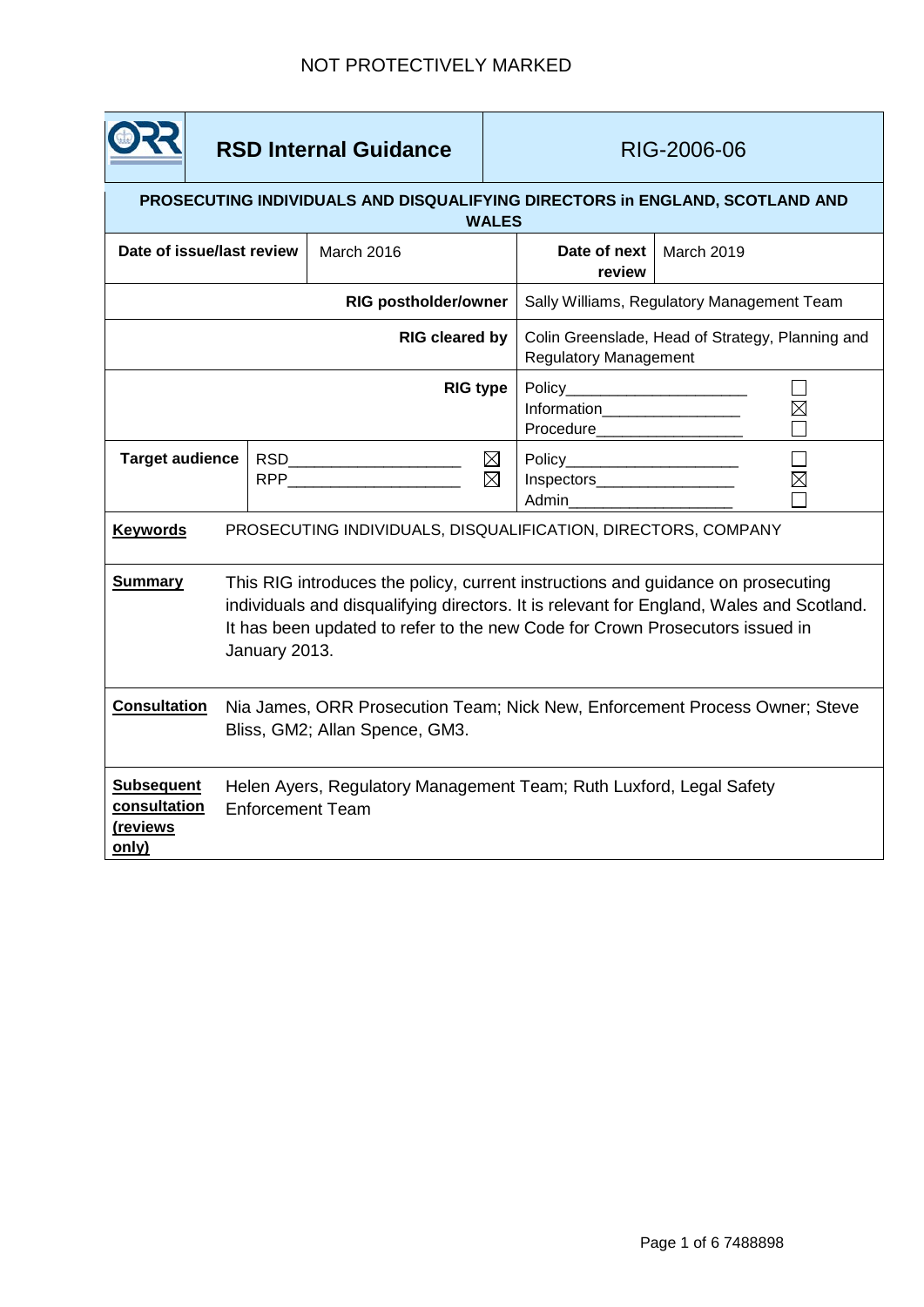1. HSE's guidance OC 130/8, [http://www.hse.gov.uk/foi/internalops/ocs/100-](http://www.hse.gov.uk/foi/internalops/ocs/100-199/130_8.htm) [199/130\\_8.htm](http://www.hse.gov.uk/foi/internalops/ocs/100-199/130_8.htm) on prosecuting individuals has been adopted by ORR to represent our policy. This RGD introduces the policy, current instructions and guidance. It applies to all ORR prosecutors, including in Scotland. In Scotland, reference to this power and to ORR's approach, should be included in the papers submitted to the Procurator Fiscal's office.

2. ORR's policy on prosecuting individuals and disqualifying directors should be read in conjunction with a series of instructions:

- [ORR's Health and Safety Compliance and](http://www.rail-reg.gov.uk/upload/pdf/hswa-enforcement-policy-statement-020810.pdf) Enforcement Policy [Statement](http://www.rail-reg.gov.uk/upload/pdf/hswa-enforcement-policy-statement-020810.pdf) 2016 paragraph 15 on targeting;
- The HSE Enforcement Manual [http://www.hse.gov.uk/enforce/enforcementguidesc/identifying/directors](http://www.hse.gov.uk/enforce/enforcementguidesc/identifying/directors.htm#_Proceeding_against_director) [.htm#\\_Proceeding\\_against\\_director;](http://www.hse.gov.uk/enforce/enforcementguidesc/identifying/directors.htm#_Proceeding_against_director)
- [The Investigation Process](http://orracle.orr.gov.uk/upload/xlsx/investigation-process.xlsx) requires the review of investigations, including the lines of enquiry and;
- [The Enforcement Management Model,](http://www.hse.gov.uk/enforce/emm.pdf#search=%22Enforcement%) which provides a framework to ensure consideration of the issues in the EPS. Operational line managers should continue to ensure consideration of the roles and actions of individuals, including directors, managers and other similar officers.

3. This guidance complies with the new Code for Crown Prosecutors issued in January 2013.

# **PROSECUTING INDIVIDUALS**

4. Enforcement action should be focused on those responsible for the risk and those best placed to control it and, in general, prosecution of an individual will only be warranted in cases where:

- there have been personal acts or failings; and
- where it would be proportionate to prosecute, bearing in mind the nature and extent of the breach and the risk to health and safety arising from it.

5. This would generally include, but will not be limited to, cases where there have been substantial failings by individuals (such as where they have shown reckless disregard to the health and safety requirements), or where there has been a deliberate act or omission that has given rise to significant risks to the health and safety of persons.

6. In the early stages of an investigation, if there is no indication that individuals have committed an offence that ought to be prosecuted, then you may decide not to follow that line of enquiry. Even if evidence would be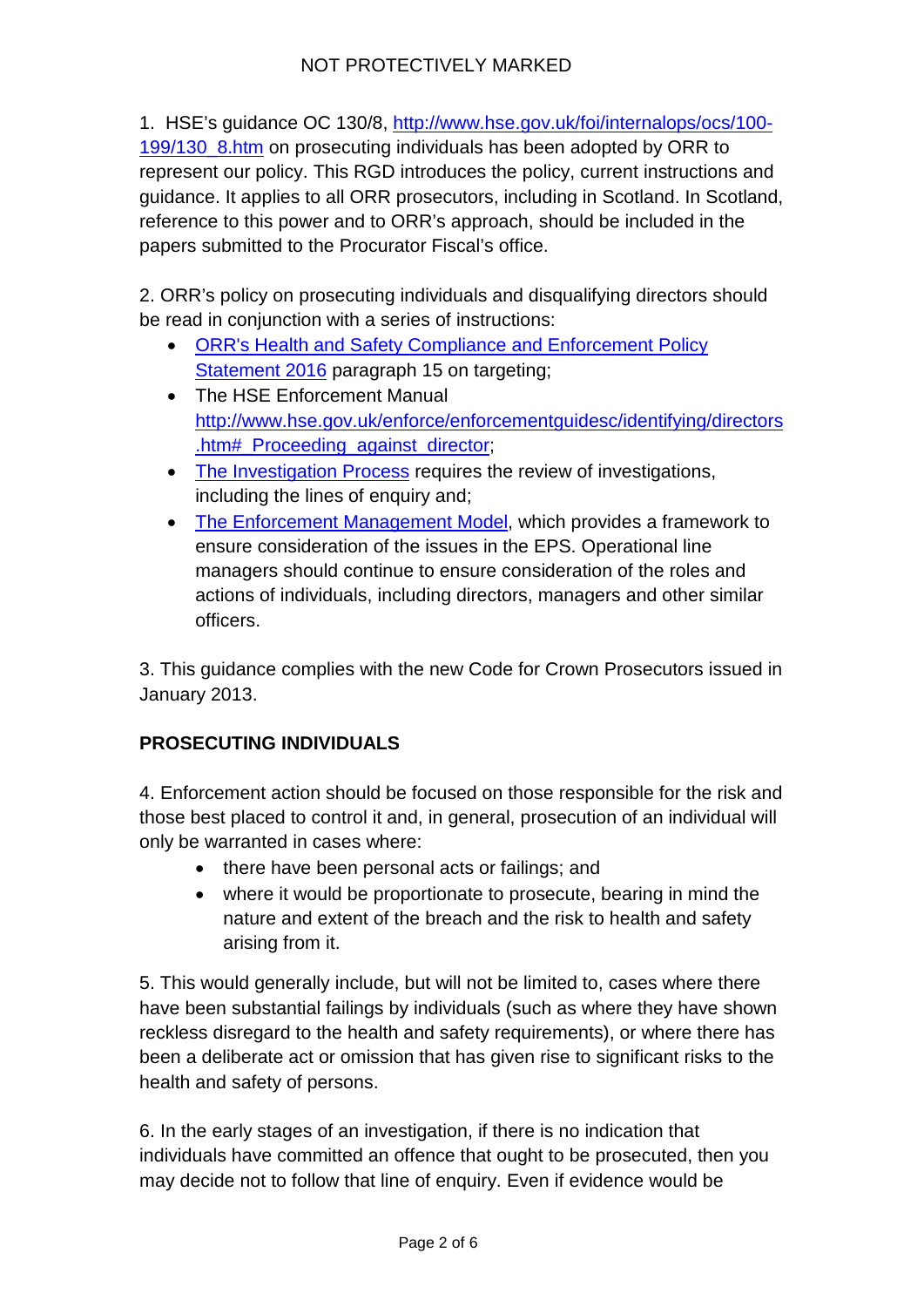### NOT PROTECTIVELY MARKED

obtainable, but you judge that prosecution would not be warranted, resources can be put to better effect elsewhere. However, you need to keep an open mind and review your decisions (with your line manager) in the light of any additional information. In all instances, you must record your decisions.

7. The principles of the European Convention on Human Rights, and the Human Rights Act 1998, apply to all stages of a case. An investigation and prosecution must not be led with any personal views about the suspect, victim or any witness influencing their decision. Equally, all cases must be looked at fairly, independently and objectively to make sure that the right person is prosecuted for the right offence and to bring offenders to justice wherever possible.

8. When considering whether or not to prosecute an individual, the same principles apply as to companies:

### (a) **The Evidential Test**

9. The evidential test for prosecuting individuals is the same as when prosecuting a company. The investigator must be satisfied that there is sufficient evidence to provide a realistic prospect of conviction against the individual on any charge considered.

10. This must be an objective assessment, based upon the admissible evidence collected, including consideration of any potential defence and anything the individual has put forward.

### (b) **The Public Interest Test**

11. Whilst the general public interest principles for prosecuting an individual remain the same as when prosecuting a company, there should be further consideration of the personal circumstances of the individual and his culpability in relation to any other potential defendants.

12. A prosecution will be in the public interest unless the public interest factors tending against prosecution outweigh those in favour: i.e. there is a presumption in favour of prosecuting. In some cases the prosecutor may be satisfied that the public interest test can be properly served by offering the offender the opportunity to have the matter dealt with by an out of court disposal e.g. a Simple Caution rather than prosecution.

13. In particular, prosecutors should ask themselves the following questions:

I. How serious is the offence committed? – the more serious the incident, consequences, and/or potential consequences, the more likely that a prosecution is required;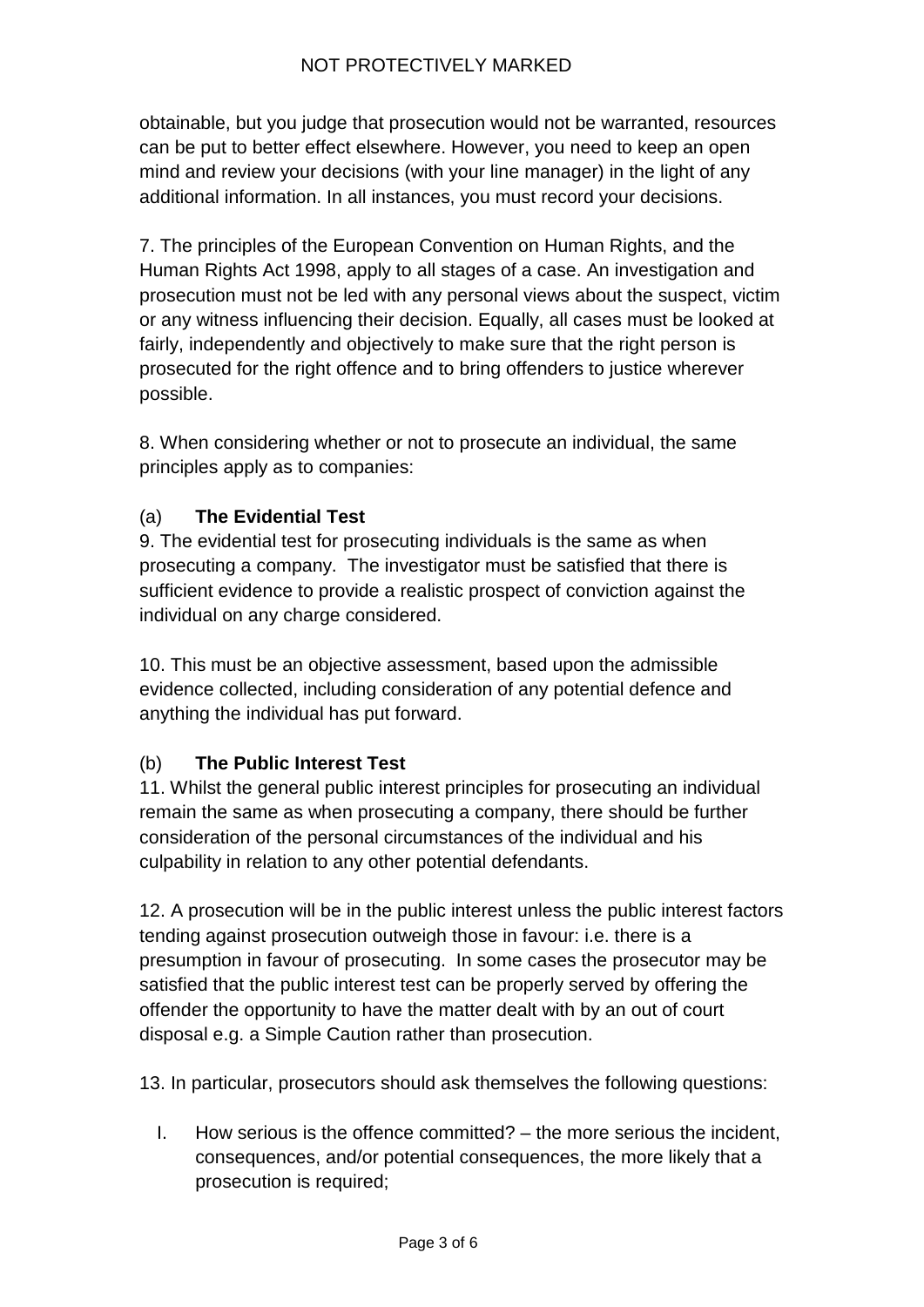- II. What is the individual's level of culpability? The greater the person's individual culpability, the more likely it is that they should be prosecuted. However, if a defendant company which is more culpable for the offending is also implicated, then a prosecution might be less likely. Consideration should also be given to the individual's personal circumstances, such as his mental state at the time of the incident and whether or not they have any previous convictions or significant failings;
- III. What are the circumstances and harm caused to any victim/injured person? The circumstances of the victim are highly relevant. The greater the vulnerability of the victim, the more likely it is that a prosecution is required. In health and safety cases, harm caused to a member of the public or significant potential harm to the harm to the public is a highly significant, but not a determinative, factor for prosecution.
- IV. Consideration should also be given to the victim's/injured person's views about prosecution, the impact that the incident has had on them, and whether pursuing a prosecution would have an adverse impact upon their health.
- V. Was the suspect under the age of 18 at the time of the offence?
- VI. What is the impact on the wider workplace and community? The greater the impact on the community, the more likely that a prosecution is required. This is an inclusive term and is not defined by location. In general, the higher the prevalence of the incident across the industry generally, and/or the higher the public element to an offence, the more likely that a prosecution is required.
- VII. Further, consideration should be given to the severity of the hazard and whether it is reasonably foreseeable that a repetition of the circumstances could result in a fatality, serious ill health or serious injury.
- VIII. Is prosecution a proportionate response to the failings of the individual? – The cost of bringing a prosecution, whilst not be a deciding factor on its own, should be considered against the likely penalty an individual will receive. Further, in a case involving multiple defendants, prosecution might be reserved for the main culpable participants in order to avoid excessively long and complex proceedings.

14. Note that this is not an exhaustive list of questions to ask and not all of the questions may be relevant to each case. The weight to be attached to each of the questions, and other factors identified, will also vary according to the facts and merits of each case.

15. On some occasions one public interest factor alone may outweigh a number of other factors, e.g. an instance when a member of public is seriously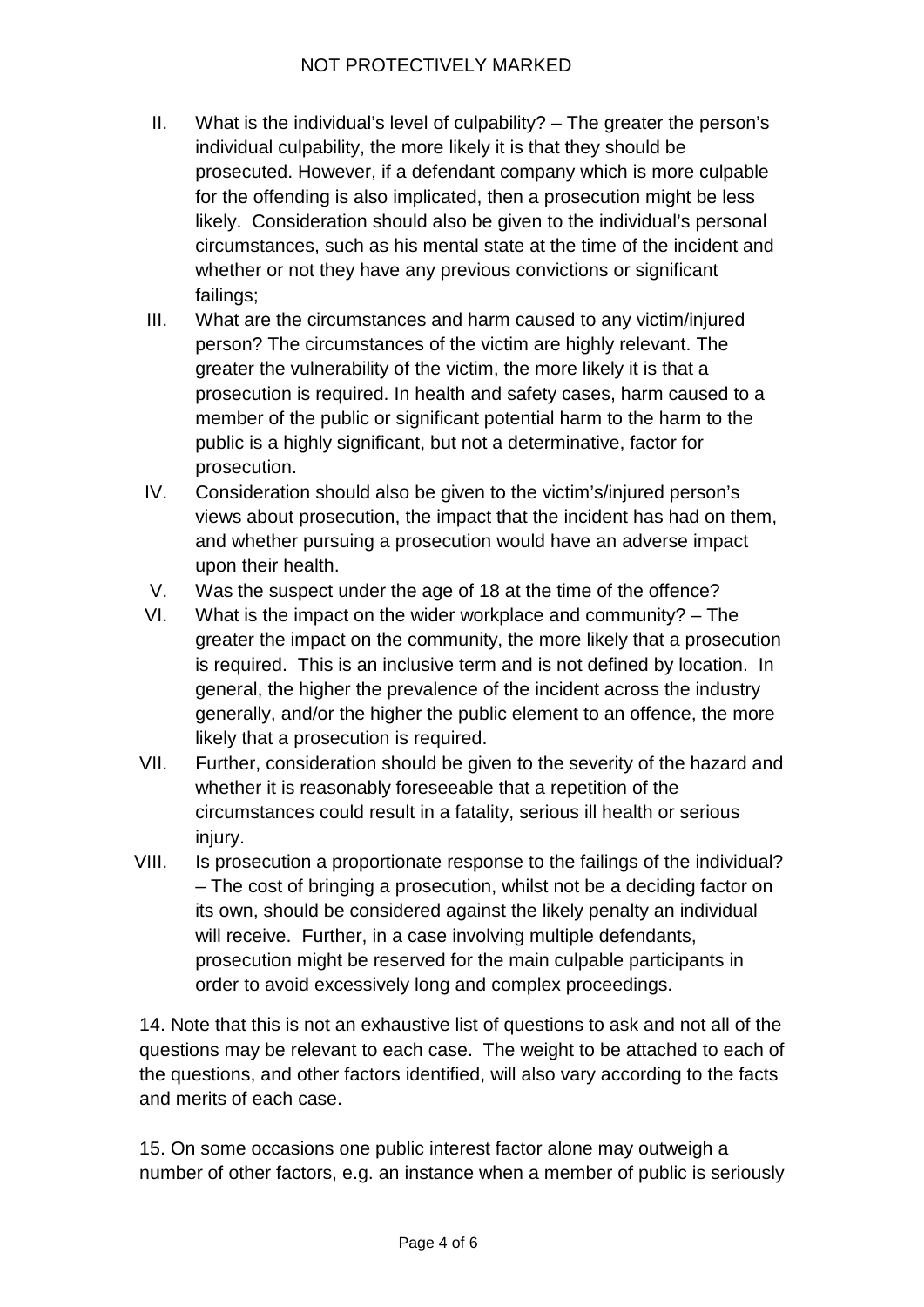injured or where there was no harm but a high degree of public danger is created.

## **LIABILITY OF DIRECTORS**

16. In addition to the above, further factors should be addressed when considering an offence under section 37 of HSWA in relation to directors or managers of a body corporate ("company").

### (a) **The Evidential Test**

17. When dealing with a director, it should also be remembered that they might also be an employee and therefore prosecutable as an individual under section 7 of HSWA. To determine the most appropriate offence, consideration should be had to determining the role being fulfilled by the individual at the time. If they were acting as a director then section 37 should be used, if they were acting as an employee and carrying out the company's procedures in the same way as other employees then section 7 may be more appropriate.

18. In order to determine this, an objective assessment of the circumstances of the case should be conducted. The conclusion should not be based upon which offence is easier or more convenient to prove.

19. Where a case involves a company with a sole director, who is also the principle owner of the company, consideration should be had as to whether the prosecution is more warranted against the company or the director as an individual. Prosecution of both in these instances should be avoided as it would have the effect of prosecuting the same individual twice.

### (b) **The Public Interest Test**

20. In addition to the above public interest factors the following questions should also be applied:

- I. Was the matter, in practice, clearly within the director/managers' control? – this should include looking at the steps which could reasonably have been taken to avoid the offence and seeing if they fall properly and reasonably within their duties, responsibilities and scope of functions.
- II. Did the director/manager have personal awareness of the circumstances surrounding, or leading to, the offence?
- III. Did the director/manager fail to take obvious steps to prevent the offence?
- IV. Did the director/manager receive previous advice/warnings regarding matters relating to the offence? – When advice was given to the